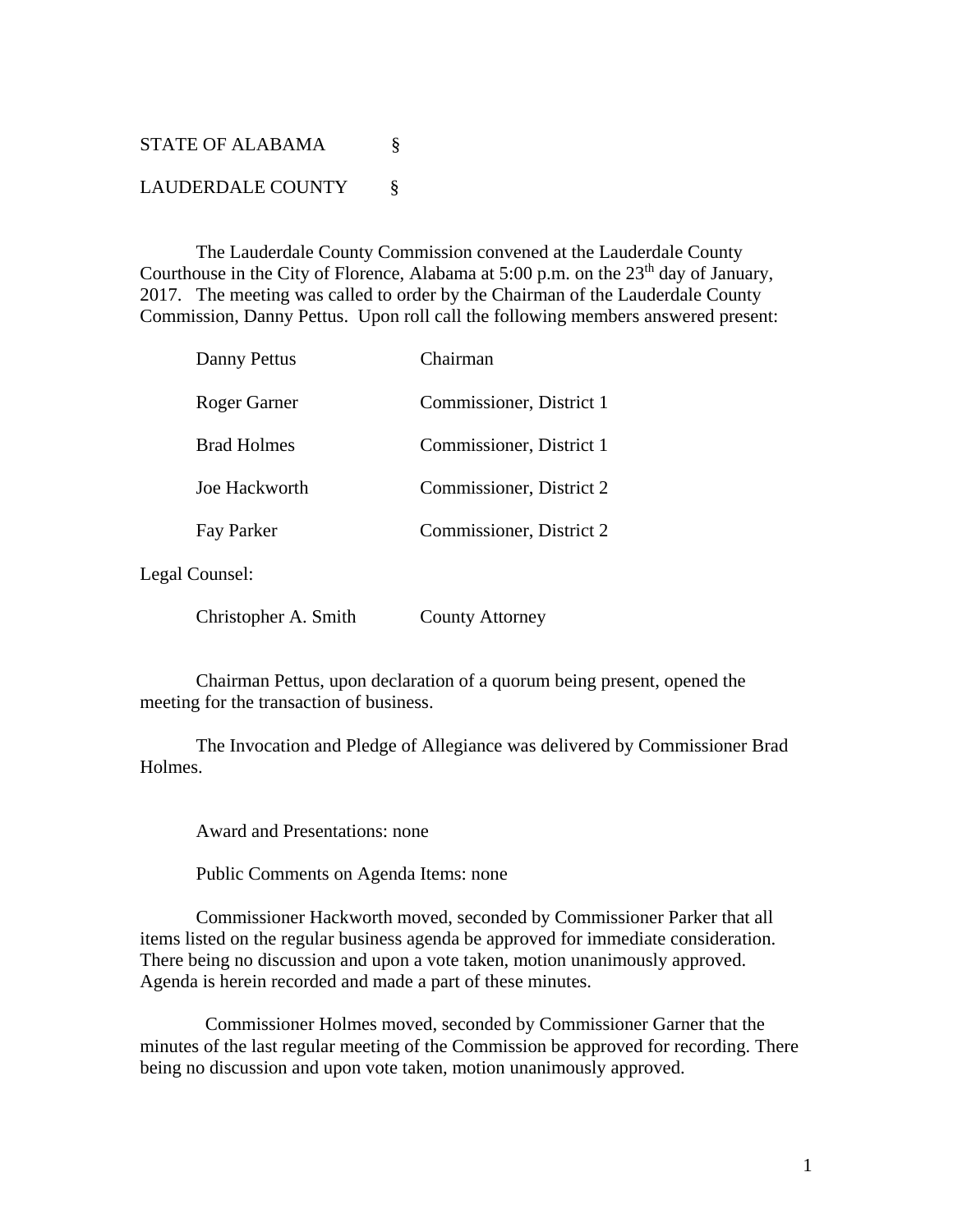Commissioner Parker moved, seconded by Commissioner Garner that a resolution be adopted authorizing the Lauderdale County Commission and the Lauderdale County Emergency Management Agency to enter into a grant agreement with the Alabama Law Enforcement Agency for a State Homeland Security Grant 6LEL in the amount of one hundred and five thousand two hundred and ninety-one dollars. The grant will be used to purchase physical security equipment to benefit the Florence Police Department of Florence, Alabama. There being no discussion and upon a vote taken, motion unanimously approved. Resolution and grant agreement is herein recorded and made part of these minutes.

Commissioner Holmes moved, seconded by Commissioner Hackworth that a resolution be adopted authorizing the approval of lunch meeting with the Alabama State Legislative Delegation to discuss local economic development opportunities and economic development funding both local and statewide. The cost of the luncheon will be one hundred and seventy dollars, with 306 Barbecue restaurant catering the event for one hundred and twenty dollars and the desserts, napkins and utensils to cost fifty dollars. There being no further discussion and upon a vote taken, motion unanimously approved. Resolution is herein recorded and made part of these minutes.

Commissioner Garner moved, seconded by Commissioner Parker to approve a resolution that authorizes the Lauderdale County Commission to authorize a purchase of new waters heaters for the Lauderdale County Court House the new water heaters will be a free-standing four tank less system. The water heaters will be purchased from Tallman Company with a cost of twelve thousand seven hundred and fifty dollars. The money for the purchase will be paid out of the Alabama Trust Capital Improvement Fund. There being no discussion and upon a vote taken, motion unanimously approved. Resolution is herein recorded and made part of these minutes.

Commissioner Parker moved, seconded by Commissioner Hackworth to approve a resolution that authorizes the Lauderdale County Commission to select the Northwest Alabama Council of Local Government to provide grant administration for the Land and Water Fund Project 15-LW-1019.The cost of the contract is thirteen thousand six hundred and seventy-eight dollars and seventy-five cents. There being no discussion and upon vote taken, motion unanimously approved. Resolution and copy of contract is herein recorded and made part of these minutes.

George Grabryan Lauderdale County Emergency Management Agency Director has requested that two of his employees be allowed to travel out of state to attend a TVA Quarterly Meeting and Drill Observation in Chattanooga, Tennessee. Tim Greer and George Grabryan are the two employees to attend the drill. Commissioner Garner moved, seconded by Commissioner Holmes to allow the travel. Director Grabryan ask that the commission add another person for travel if he has hired the new Emergency Planner in time. The commissioners agreed to the allow three employees to attend. There being no further discussion and upon a vote taken, the Lauderdale County Commissioners agreed